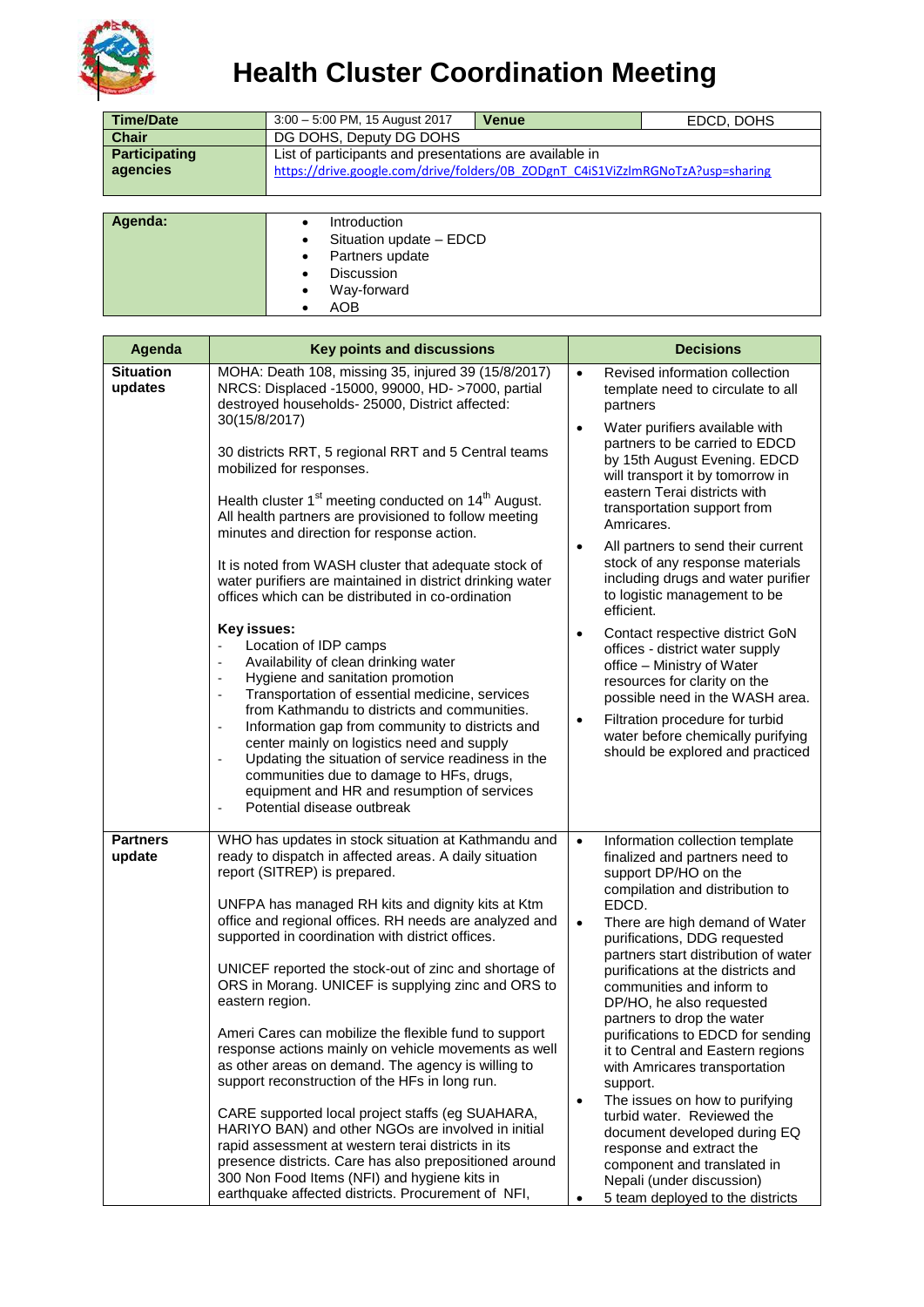

## **Health Cluster Coordination Meeting**

|                                                                                                                     | hygiene and dignity kits ongoing for around 1000<br>households in Banke, Bardia, Dang and Kailali                |           | to support district response<br>coordination.                                |  |  |  |
|---------------------------------------------------------------------------------------------------------------------|------------------------------------------------------------------------------------------------------------------|-----------|------------------------------------------------------------------------------|--|--|--|
|                                                                                                                     |                                                                                                                  | $\bullet$ | 30 AGE cases were noted in                                                   |  |  |  |
|                                                                                                                     | Nick Simons is mainly focused on curative services for                                                           |           | Mushar (dalit) community in                                                  |  |  |  |
|                                                                                                                     | injured people in Mahottari, Bardia and Kapilbastu.                                                              |           | Mahattari and contained.                                                     |  |  |  |
|                                                                                                                     |                                                                                                                  | $\bullet$ | DDG requested partners to push                                               |  |  |  |
|                                                                                                                     | BNMT has presence in 40 districts including all 16                                                               |           | their stocks from central level to                                           |  |  |  |
|                                                                                                                     | districts of eastern region and almost all affected<br>districts. All the district based staffs including health |           | the local level as soon as                                                   |  |  |  |
|                                                                                                                     | workers and other resources are mobilized, Support                                                               | $\bullet$ | possible.<br>3W (Who, what, where) template                                  |  |  |  |
|                                                                                                                     | are provided based on district managers request.                                                                 |           | circulated and the compiled                                                  |  |  |  |
|                                                                                                                     |                                                                                                                  |           | information will be shared to                                                |  |  |  |
|                                                                                                                     | ACF is conducting a rapid assessment for Acute                                                                   |           | MOH and partners                                                             |  |  |  |
|                                                                                                                     | Malnutrition in the children of 6-59 months in                                                                   | $\bullet$ | Information through RRT,                                                     |  |  |  |
|                                                                                                                     | Nawalparasi district                                                                                             |           | EWARS, 3W template and                                                       |  |  |  |
|                                                                                                                     | WASH HUB is placed at Bardibas.                                                                                  |           | Flood/landslide data collection<br>template will be gathered and             |  |  |  |
|                                                                                                                     |                                                                                                                  |           | summarized for information                                                   |  |  |  |
|                                                                                                                     |                                                                                                                  |           | products.                                                                    |  |  |  |
|                                                                                                                     |                                                                                                                  | $\bullet$ | MOHA (DRR portal) will be used                                               |  |  |  |
|                                                                                                                     |                                                                                                                  |           | for death, missing and injured                                               |  |  |  |
|                                                                                                                     |                                                                                                                  |           | figures and the displacements                                                |  |  |  |
|                                                                                                                     |                                                                                                                  |           | information will be used from                                                |  |  |  |
|                                                                                                                     |                                                                                                                  | $\bullet$ | NRCS source.<br>There is no clear gaps identified.                           |  |  |  |
| <b>Remarks</b>                                                                                                      | Deputy DG, DOHS                                                                                                  | $\sim$    | Support to DP/HO for Information                                             |  |  |  |
| from DG,                                                                                                            |                                                                                                                  |           | collection using approved                                                    |  |  |  |
| <b>EDCD</b>                                                                                                         | EDCD is running hotline (01-47100187) and plan<br>$\Box$                                                         |           | template.                                                                    |  |  |  |
| Director and                                                                                                        | to add the Voice recorder.                                                                                       | ÷,        | Water purifiers available with                                               |  |  |  |
| <b>DDG</b>                                                                                                          | 5 teams deployed from central level<br>$\overline{\phantom{a}}$                                                  |           | partners to be carried to EDCD                                               |  |  |  |
|                                                                                                                     | EDCD is collecting information regularly from<br>$\overline{\phantom{a}}$<br>affected districts                  |           | by 15 <sup>th</sup> August Evening. EDCD<br>will transport it by tomorrow in |  |  |  |
|                                                                                                                     | Daily schedule for report management                                                                             |           | eastern Terai districts with                                                 |  |  |  |
|                                                                                                                     | Reporting: 2-3 pm, Analysis: 3-4 pm, report                                                                      |           | transportation support from Amri                                             |  |  |  |
|                                                                                                                     | preparation by 7 pm                                                                                              |           | cares.                                                                       |  |  |  |
|                                                                                                                     | Outbreak preparedness plan needs to be                                                                           |           |                                                                              |  |  |  |
|                                                                                                                     | prepared.                                                                                                        |           |                                                                              |  |  |  |
|                                                                                                                     | Partner support needed to provide the technical<br>support on preparing the preparedness plan based              |           |                                                                              |  |  |  |
|                                                                                                                     | on the vulnerability mapping                                                                                     |           |                                                                              |  |  |  |
|                                                                                                                     | The agencies willing to support has to submit their<br>$\blacksquare$                                            |           |                                                                              |  |  |  |
|                                                                                                                     | support plan mentioning exact location, services,                                                                |           |                                                                              |  |  |  |
|                                                                                                                     | activities and duration of support.                                                                              |           |                                                                              |  |  |  |
|                                                                                                                     | Coordination be made with local private and                                                                      |           |                                                                              |  |  |  |
|                                                                                                                     | medical colleges for the HR deployment. Central<br>staffs may not be familiar with local environment             |           |                                                                              |  |  |  |
|                                                                                                                     | and situations.                                                                                                  |           |                                                                              |  |  |  |
|                                                                                                                     | Roles and responsibilities of deployment team is<br>$\blacksquare$                                               |           |                                                                              |  |  |  |
|                                                                                                                     | to be finalized and shared                                                                                       |           |                                                                              |  |  |  |
|                                                                                                                     | HC meeting minute need to be circulated to the                                                                   |           |                                                                              |  |  |  |
|                                                                                                                     | district teams.                                                                                                  |           |                                                                              |  |  |  |
|                                                                                                                     | Partners are requested to deposit water purifier to<br>EDCD as soon as possible and support                      |           |                                                                              |  |  |  |
|                                                                                                                     | transporting to eastern side tomorrow                                                                            |           |                                                                              |  |  |  |
|                                                                                                                     | Food and water are high priority. How to ensure<br>$\overline{\phantom{a}}$                                      |           |                                                                              |  |  |  |
|                                                                                                                     | that it has reached to community                                                                                 |           |                                                                              |  |  |  |
|                                                                                                                     | Quick visualization of vulnerability assessment by<br>$\overline{\phantom{a}}$                                   |           |                                                                              |  |  |  |
|                                                                                                                     | mapping of health facilities and communities                                                                     |           |                                                                              |  |  |  |
|                                                                                                                     | affected is highly needed<br>What can agency help in apart from their regular<br>$\overline{\phantom{a}}$        |           |                                                                              |  |  |  |
|                                                                                                                     | work in this emergency to the RHD and DHO.                                                                       |           |                                                                              |  |  |  |
|                                                                                                                     | They need to figure out the available resources.                                                                 |           |                                                                              |  |  |  |
| Next meeting 17 <sup>th</sup> August 2017 (3:00 pm)                                                                 |                                                                                                                  |           |                                                                              |  |  |  |
|                                                                                                                     | Media update tomorrow by EDCD                                                                                    |           |                                                                              |  |  |  |
| Updates from partners regarding stocks to be received to EDCD by today<br>9851129255- Deputy DG, Chudamani Bhandari |                                                                                                                  |           |                                                                              |  |  |  |
|                                                                                                                     |                                                                                                                  |           |                                                                              |  |  |  |